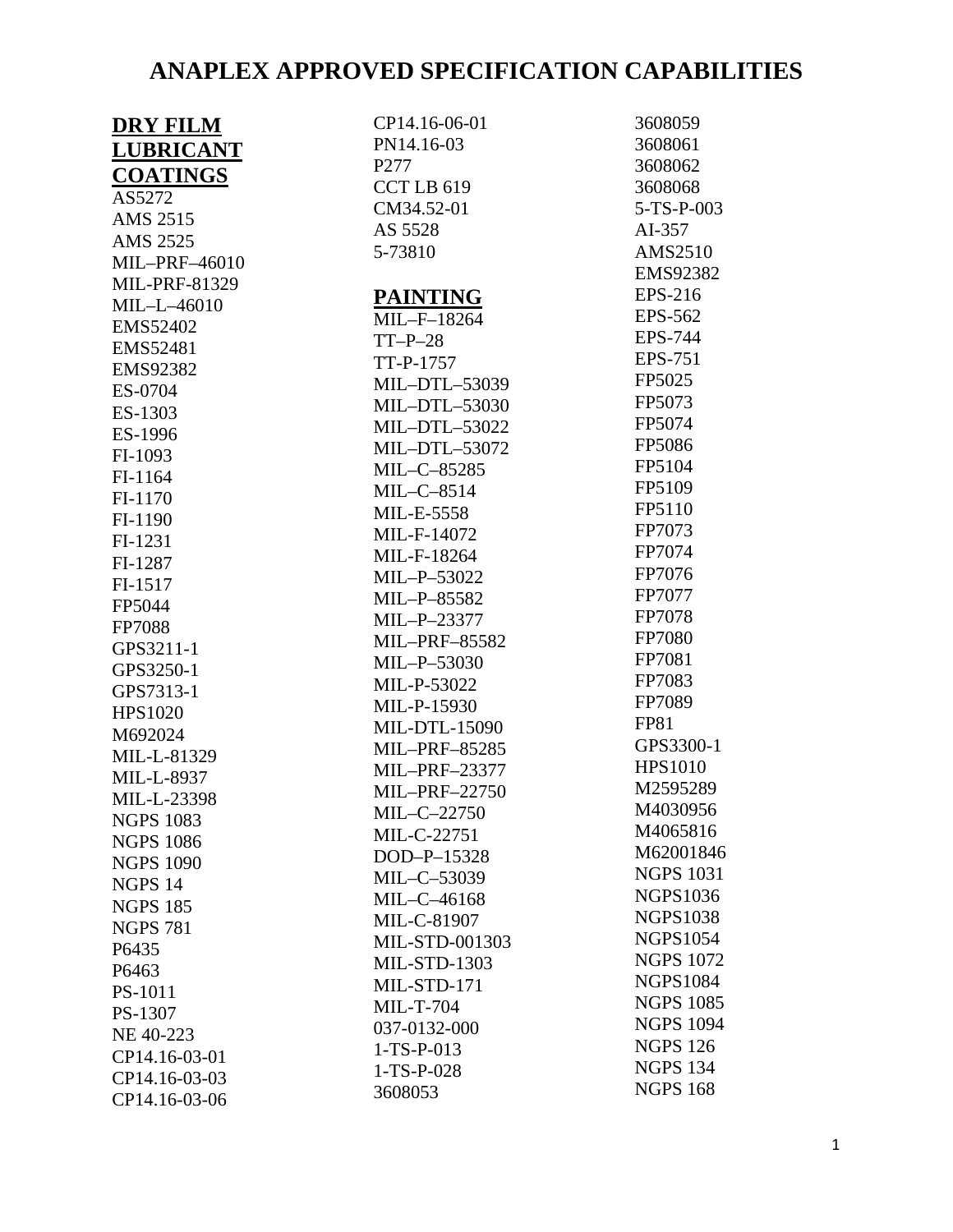| <b>PAINTING Cont.</b> |
|-----------------------|
| <b>NGPS 215</b>       |
| NGPS <sub>69</sub>    |
| <b>NGPS 81</b>        |
| <b>NGPS 836</b>       |
| <b>NGPS 853</b>       |
|                       |
| <b>NGPS 867</b>       |
| <b>NGPS 879</b>       |
| <b>NGPS 90</b>        |
| <b>NGPS 913</b>       |
| NGPS 94               |
| <b>NGPS 967</b>       |
| <b>NGPS 976</b>       |
| <b>NGPS 984</b>       |
| P6404                 |
| P6407                 |
| P6426                 |
| P6429                 |
| P6430                 |
| P6445                 |
| PC29002-01            |
|                       |
| PC29055-01            |
| PC29091-01            |
| PS-1301               |
| PS-1306               |
| PS-1309               |
| PS-4016               |
| PS-4022               |
| PS-4027               |
| <b>RPS 13.84</b>      |
| <b>RPS 13.97</b>      |
| RPS 13.97-14          |
| <b>RPS 13.75</b>      |
| <b>MDP4-100</b>       |
| MDP4-107              |
|                       |
| <b>MDP4-98</b>        |
| NE 40-143             |
| NE 40-160             |
| <b>MEP 10-059</b>     |
| MEP 10-069            |
| MP 30030              |
| MP 30048              |
| MP 30182              |
| MP 30156              |
| STP 30151             |
| STP 30170             |
|                       |

| STP 30169<br>STP0292<br>5-75149<br>0-75343<br>5-75052<br>0-06169<br>5-04098<br>0-74068                                                                                                                     |
|------------------------------------------------------------------------------------------------------------------------------------------------------------------------------------------------------------|
| <b>PLATING</b><br><b>Gold Plating</b><br>MIL-DTL-45204<br>MIL-G-45204<br>ASTM-B-488<br><b>AMS 2422</b><br><b>AMS 2425</b><br><b>MDP 4-18</b>                                                               |
| <b>Copper Plating</b><br><b>AMS 2418</b><br>MIL-C-14550<br>037-0025-000<br>3608037<br>ES-1202<br>FI-1537<br>GPS3101-1<br>NGPS 53<br><b>MDP 4-62</b><br><b>RPS 13.39</b><br>CP13.19-01<br>PN13.19<br>PS 106 |
| <b>Zinc Plating</b><br>ASTM B 633<br>$OO-Z-325$<br>3608007<br><b>AMS 2402</b><br>M690086                                                                                                                   |
| <b>Nickel Plating</b><br>$AMS-QQ-N-290$<br><b>AMS 2403</b><br><b>AMS 2423</b>                                                                                                                              |

AMS 2424 MIL-P-80249

001-00187-0003 001-00187-0024 037-0021-000 037-0144-000 3608036 ES-1183 GPS3110-1 MIL-P-27418 MIL-STD-868 NGPS 93 P6439 PC4663-01 RPS 13.36 P158 PN 13.12

#### **Tin Plating**

AMS 2408 AMS 2409 ASTM B545 MIL–T–10727 ASTM-B-545 001-00187-0001 037-0023-000 M69565 NGPS 148 PC13331-01 MDP 4-14 CP13.18-01 DEF STAN 03-8 HS 520 PN13.18 P115

### **Cadmium Plating**

AMS–QQ–P–416 AMS2400 AMS 2401 MIL-STD-870 BEPS 7.024 DEF STAN 03-19 NGPS 257 PS-1001 SEPB 21-111 SHP 4-11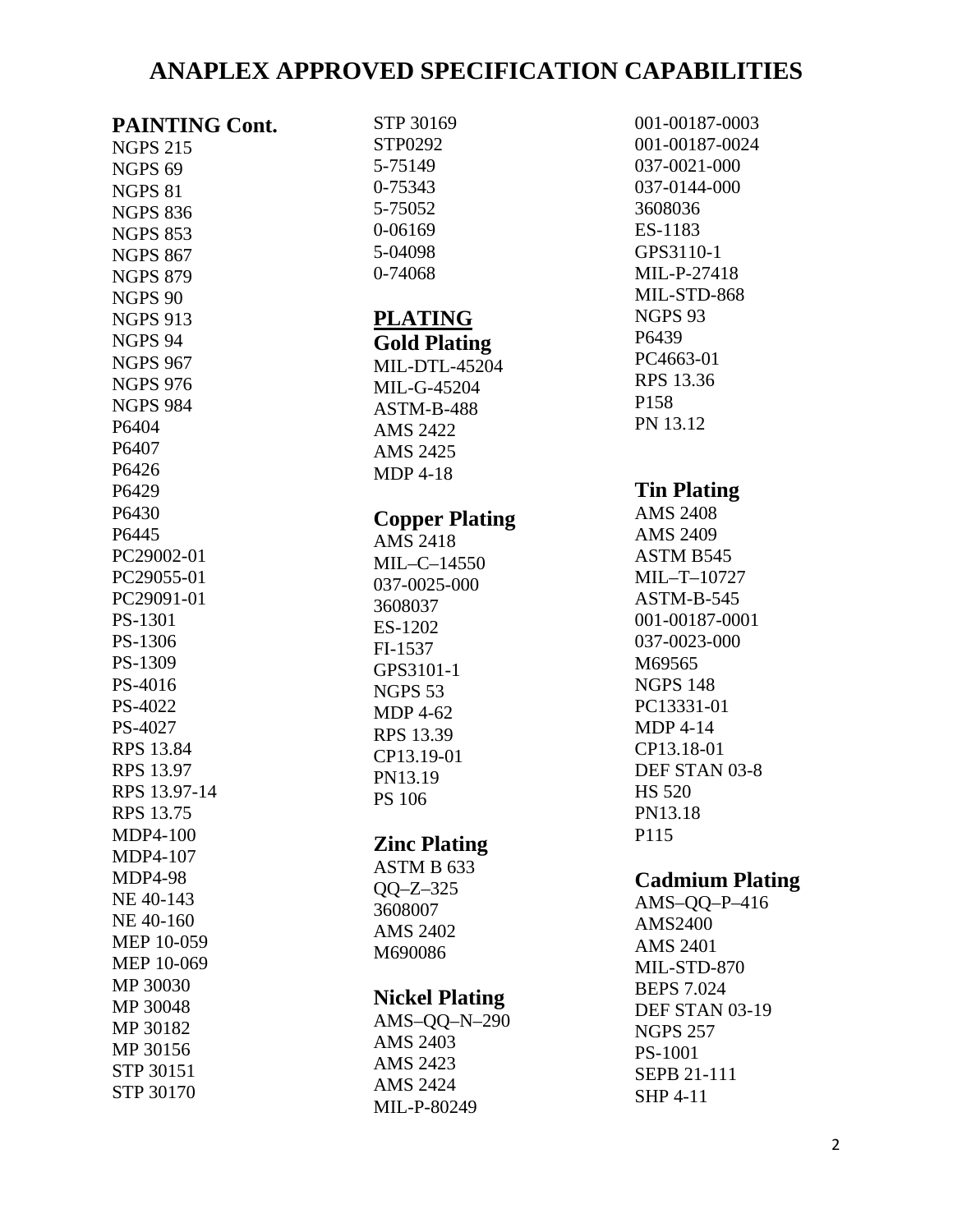| <b>Cadmium Plating</b>              |
|-------------------------------------|
| Cont.                               |
| <b>SHP 9-25</b>                     |
| <b>MDP 4-11</b>                     |
| NE40-149                            |
| NE 40-150                           |
| NE 40-010                           |
| CP13.08-01                          |
| CP13.08-01-01                       |
| CP13.08-04                          |
| <b>DTD 904</b>                      |
| PN 13.08                            |
| PN 13.08-01                         |
| PS 100-1                            |
| PS 100-2                            |
| PS 100-3                            |
| PS 100-4                            |
| PS 100-5                            |
| PS 100-7                            |
| P12                                 |
| 5-75207                             |
|                                     |
| <b>Silver Plating</b><br>$OO-S-365$ |
| <b>AMS 2411</b>                     |
| <b>AMS 2412</b>                     |
| <b>AMS 2410</b>                     |
| <b>AMS 2413</b>                     |
| ASTM B 700                          |
| 3608005                             |
| DEF STAN 03-9                       |
| FI-965                              |
| GPS3100-1                           |
| M690093                             |
| <b>NGPS 180</b>                     |
| P6425                               |
| PC4735-01                           |
| PN 13.14                            |
|                                     |
| <b>Electroless Nickel</b>           |
| Dl <sub>ofina</sub>                 |

#### **Plating**

AMS-C-26074 MIL–C–26074 MIL DTL-26074 AMS 2404 AMS 2405

037-0022-000 ASTM B 656 ASTM B 733 EMS 52404 EMS 52151 GPS3108-1 M695215 NGPS 200 PC13443-01 PS-1004 PS-6005 SHP 04-010 CP13.12-03-01 CP13.12-03-02 CP13.12-03-05 CP13.12-03-06 DEF STAN 03-5 PS 107

**CONVERSION** 

**COATING Aluminum** MIL–C–5541 MIL–DTL–5541 AMS 2473 AMS 2474 AMS 2477 ASTM-B-449 001-00187-0008 001-00187-0012 037-0032-000 1-TS-P-005 1-TS-P-029 3608034 3608039 DEF STAN 03-18 EMS 52487 ES-0598 GPS3200-1 GPS7007-1 LS 0201-002 M690278 NGPS 30 PC4813-01 PS-1026

PS-1034 BAC 5719 NE 40-006 RPS 13.52 RPS 13.53 MDP 4-57 CP14.12-02 CP14.12-03 CP14.12-04 CP14.12-08 CP14.12-09 CP14.12-12 CP14.12-13 HS 240 PN 14.12 PS114 5-75141

### **ANODIZING**

**Anodize Aluminum, Sulfuric Acid** AMS2471 MIL–A–8625 AMS 2472 AMS–A–8625 037-0118-000 1-TS-Q-002 3608002 AN-Q-A-696 DEF STAN 03-25 FI-1153 M69527 NGPS 258 PS-1039 S5-33122 BAC 5022 DPS 11.05 DPS 11.05-1 NE 40-016 RPS 13.55 CPS1000-01 CPS1000 P/N14.10 PS 102-2 PS 102-4 P131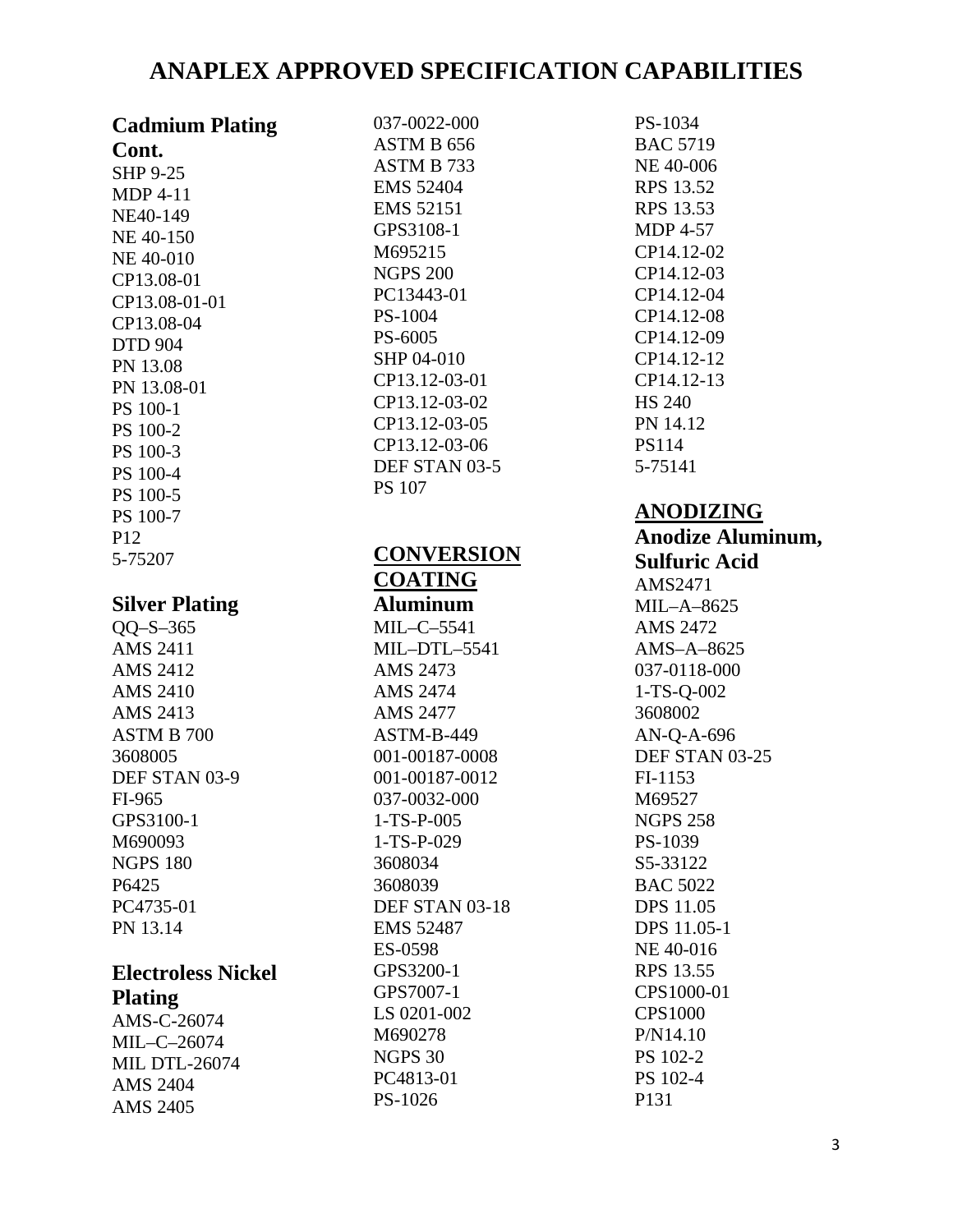| <b>Sulfuric Anodize</b>                 | $MIL-A-8625$       | CP14.10-01          |
|-----------------------------------------|--------------------|---------------------|
| Cont.                                   | $AMS-A-8625$       | CP14.10-01-01       |
| P <sub>2</sub>                          | <b>BAC 5019</b>    | CP14.10-01-02       |
| MP 30112                                | <b>DPS</b> 11.01   | CP14.10-01-03       |
| 5-75148                                 | <b>NGPS 77</b>     | CP14.10-02          |
|                                         | P6442              | CP14.10-02-01       |
|                                         | P6444              | CP14.10-03          |
| <b>Anodize Magnesium</b><br>MIL-M-45202 | PS-1025            | CP14.10-06          |
|                                         | RPS 13.51          | CP1-4.10-07         |
| AMS-M-45202<br>MIL-M-3171               | <b>RPS 15.11</b>   | CP14.10-10          |
|                                         | NE 40-030          | CP14.10-12          |
| AMS 2479                                | <b>MDP 4-35</b>    | CP14.10-13          |
| AMS 2476                                | <b>CPS1000</b>     | CP14.10-14          |
| ASTM D 1732                             | CPS 1000-01        | CP14.10-15          |
| <b>EMS 52405</b>                        | CP14.06-01-02      | CP14.10-17          |
| GPS3202-1                               | CP14.06-01-03      | CP14.10-18          |
| P6432                                   | CP14.06-01-04      | <b>PS</b> 124       |
|                                         | CP14.06-01-07      | <b>RPS 15.00</b>    |
| <b>Anodize Aluminium,</b>               | CP14.06-01-08      | 5-75059             |
| <b>Hard Anodize</b>                     | CP14.06-01-10      |                     |
| AMS 2469                                | CP14.06-01-11      | <b>CLEAN</b>        |
| <b>AMS 2468</b>                         | CP14.06-01-12      | <b>MIL-S-5002</b>   |
| AMS 2482                                | CP14.06-01-13      | RPS 15.52           |
| $AMS-A-8625$                            | CP14.06-01-15      | MDP 9-5             |
| $MIL-A-8625$                            | PS 102-1           | MP 50042            |
| DEF STAN 03-26                          | MP 30112           |                     |
| <b>EMS 52401</b>                        | 5-75148            | <b>MAGNETIC</b>     |
| <b>EMS 52456</b>                        |                    | <b>PARTICLE</b>     |
| <b>EMS 52480</b>                        | <b>PASSIVATION</b> |                     |
| ES-0725                                 | $OO-P-35$          | <b>INSPECTION</b>   |
| ES-1364                                 | <b>AMS 2700</b>    | <b>ASTM-E-1444</b>  |
| GPS3205-1                               | ASTM A967          | ASTM-E-709          |
| GPS3206-1                               | ASTM A380          | <b>MIL-STD-1688</b> |
| M692441                                 | 037-0137-000       | <b>MIL-STD-1907</b> |
| <b>NGPS 37</b>                          | <b>BEPS 6.003</b>  | <b>MIL-STD-1949</b> |
| PS-1003                                 | C5041              | MIL-STD-271         |
| PS-1311                                 | C5094              | <b>RPS 18.08</b>    |
| <b>BAC 5821</b>                         | ES-091             | NE 52-001           |
| <b>DPS</b> 11.04                        | GPS3000-1          | MDP $6-5$           |
| <b>P87</b>                              | M69510             | SHP 06-005          |
| MP 30112                                | <b>NGPS 61</b>     | <b>BAC 5424</b>     |
| 5-75148                                 | P6401              | <b>BSS 7040</b>     |
|                                         | P6402              | <b>DPS 4.704</b>    |
| Anodize Aluminum,                       |                    | 5-75189             |
|                                         | PS-1024            |                     |
| <b>Chromic Acid</b>                     | PS-1027            |                     |
| AMS2470                                 | <b>MDP 4-8</b>     |                     |
|                                         |                    |                     |